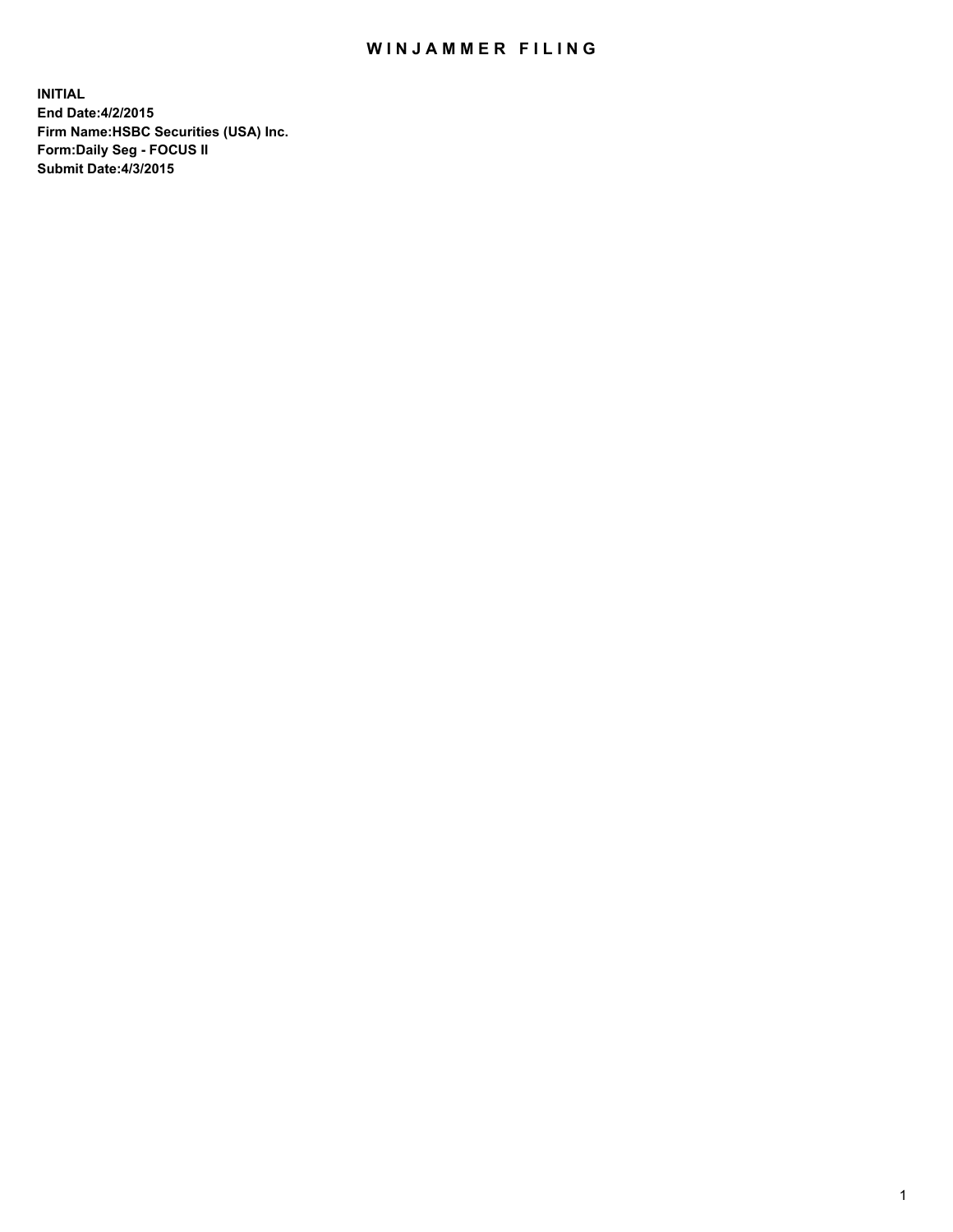## **INITIAL End Date:4/2/2015 Firm Name:HSBC Securities (USA) Inc. Form:Daily Seg - FOCUS II Submit Date:4/3/2015 Daily Segregation - Cover Page**

| Name of Company<br><b>Contact Name</b><br><b>Contact Phone Number</b><br><b>Contact Email Address</b>                                                                                                                                                                                                                         | <b>HSBC Securities (USA) Inc.</b><br>Steven richardson<br>212-525-6445<br>steven.richardson@us.hsbc.com |
|-------------------------------------------------------------------------------------------------------------------------------------------------------------------------------------------------------------------------------------------------------------------------------------------------------------------------------|---------------------------------------------------------------------------------------------------------|
| FCM's Customer Segregated Funds Residual Interest Target (choose one):<br>a. Minimum dollar amount: ; or<br>b. Minimum percentage of customer segregated funds required:% ; or<br>c. Dollar amount range between: and; or<br>d. Percentage range of customer segregated funds required between: % and %.                      | 50,000,000<br>0 <sub>0</sub><br>00                                                                      |
| FCM's Customer Secured Amount Funds Residual Interest Target (choose one):<br>a. Minimum dollar amount: ; or<br>b. Minimum percentage of customer secured funds required:%; or<br>c. Dollar amount range between: and; or<br>d. Percentage range of customer secured funds required between: % and %.                         | 10,000,000<br>00<br>00                                                                                  |
| FCM's Cleared Swaps Customer Collateral Residual Interest Target (choose one):<br>a. Minimum dollar amount: ; or<br>b. Minimum percentage of cleared swaps customer collateral required:%; or<br>c. Dollar amount range between: and; or<br>d. Percentage range of cleared swaps customer collateral required between:% and%. | 30,000,000<br>0 <sub>0</sub><br>00                                                                      |

Attach supporting documents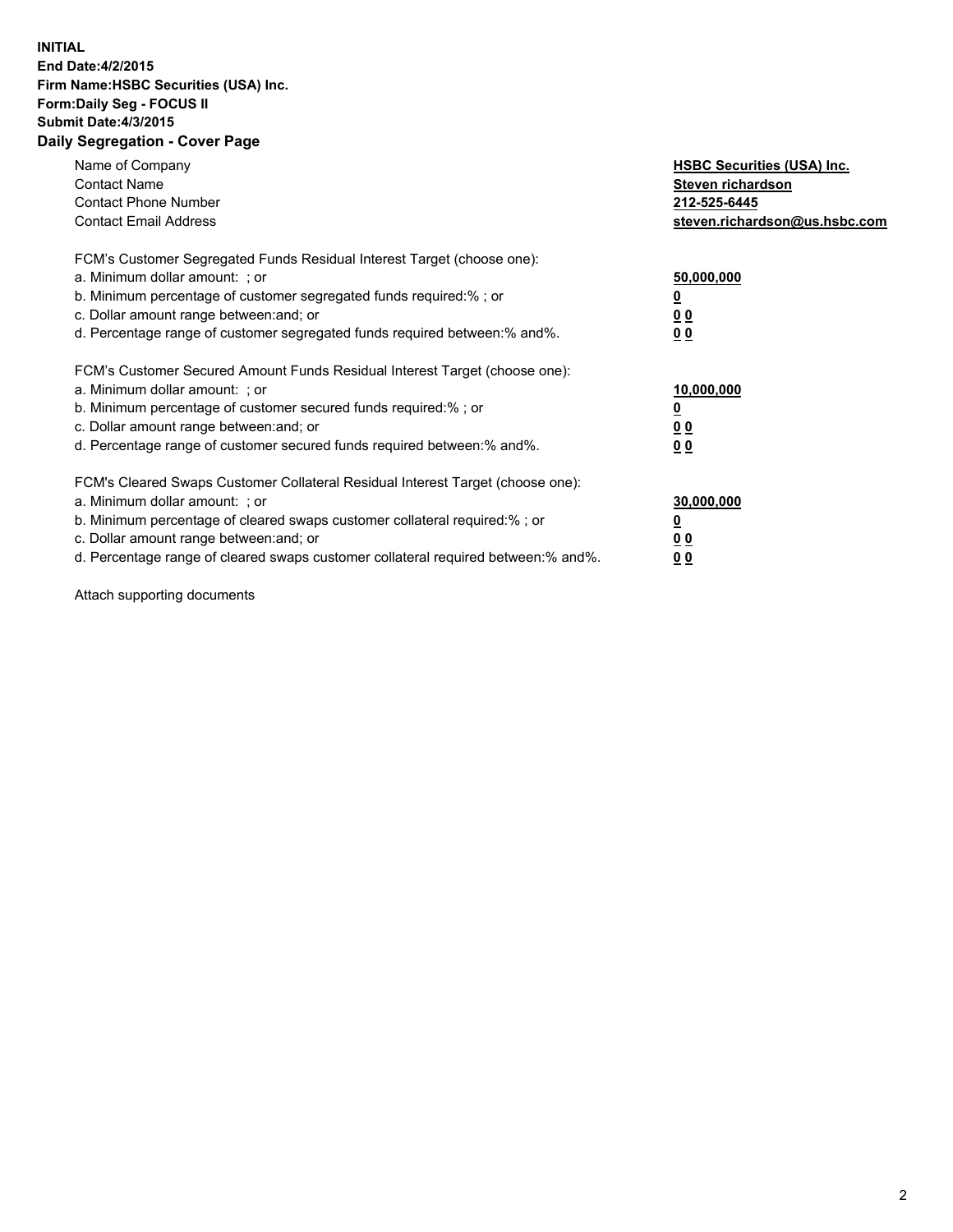**INITIAL End Date:4/2/2015 Firm Name:HSBC Securities (USA) Inc. Form:Daily Seg - FOCUS II Submit Date:4/3/2015 Daily Segregation - Secured Amounts** Foreign Futures and Foreign Options Secured Amounts Amount required to be set aside pursuant to law, rule or regulation of a foreign government or a rule of a self-regulatory organization authorized thereunder **0** [7305] 1. Net ledger balance - Foreign Futures and Foreign Option Trading - All Customers A. Cash **124,599,499** [7315] B. Securities (at market) **30,318,977** [7317] 2. Net unrealized profit (loss) in open futures contracts traded on a foreign board of trade **9,969,872** [7325] 3. Exchange traded options a. Market value of open option contracts purchased on a foreign board of trade **0** [7335] b. Market value of open contracts granted (sold) on a foreign board of trade **0** [7337] 4. Net equity (deficit) (add lines 1. 2. and 3.) **164,888,348** [7345] 5. Account liquidating to a deficit and account with a debit balances - gross amount **444,706** [7351] Less: amount offset by customer owned securities **-426,581** [7352] **18,125** [7354] 6. Amount required to be set aside as the secured amount - Net Liquidating Equity Method (add lines 4 and 5) **164,906,473** [7355] 7. Greater of amount required to be set aside pursuant to foreign jurisdiction (above) or line 6. **164,906,474** [7360] FUNDS DEPOSITED IN SEPARATE REGULATION 30.7 ACCOUNTS 1. Cash in banks A. Banks located in the United States **29,365,921** [7500] B. Other banks qualified under Regulation 30.7 **0** [7520] **29,365,921** [7530] 2. Securities A. In safekeeping with banks located in the United States **75,318,977** [7540] B. In safekeeping with other banks qualified under Regulation 30.7 **0** [7560] **75,318,977** [7570] 3. Equities with registered futures commission merchants A. Cash **0** [7580] B. Securities **0** [7590] C. Unrealized gain (loss) on open futures contracts **0** [7600] D. Value of long option contracts **0** [7610] E. Value of short option contracts **0** [7615] **0** [7620] 4. Amounts held by clearing organizations of foreign boards of trade A. Cash **0** [7640] B. Securities **0** [7650] C. Amount due to (from) clearing organization - daily variation **0** [7660] D. Value of long option contracts **0** [7670] E. Value of short option contracts **0** [7675] **0** [7680] 5. Amounts held by members of foreign boards of trade A. Cash **70,539,846** [7700] B. Securities **0** [7710] C. Unrealized gain (loss) on open futures contracts **9,969,872** [7720] D. Value of long option contracts **0** [7730] E. Value of short option contracts **0** [7735] **80,509,718** [7740] 6. Amounts with other depositories designated by a foreign board of trade **0** [7760] 7. Segregated funds on hand **0** [7765] 8. Total funds in separate section 30.7 accounts **185,194,616** [7770] 9. Excess (deficiency) Set Aside for Secured Amount (subtract line 7 Secured Statement Page 1 from Line 8) **20,288,142** [7380] 10. Management Target Amount for Excess funds in separate section 30.7 accounts **10,000,000** [7780]

11. Excess (deficiency) funds in separate 30.7 accounts over (under) Management Target **10,288,142** [7785]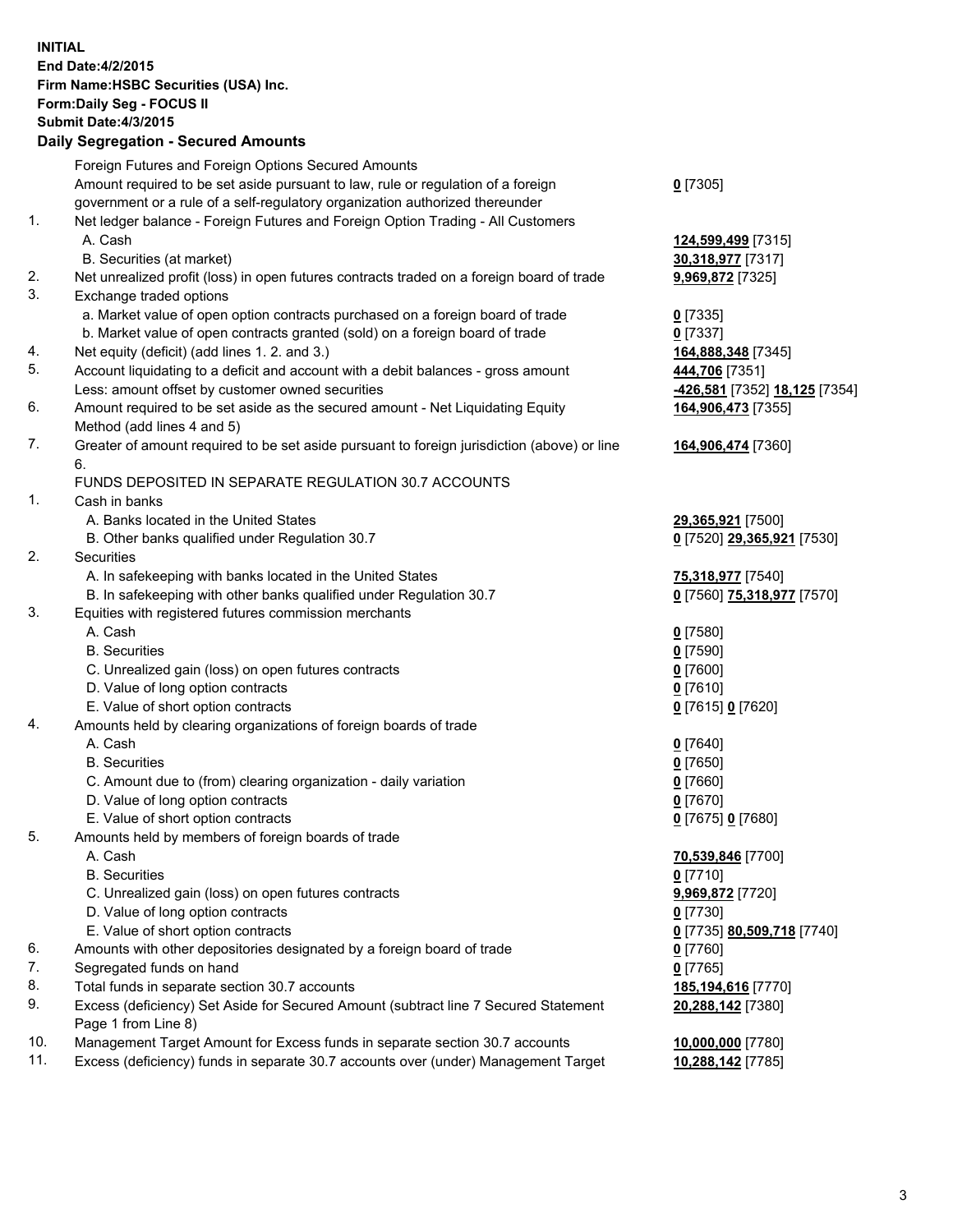| <b>INITIAL</b> | End Date: 4/2/2015<br>Firm Name: HSBC Securities (USA) Inc.<br>Form: Daily Seg - FOCUS II<br><b>Submit Date:4/3/2015</b><br><b>Daily Segregation - Segregation Statement</b> |                            |
|----------------|------------------------------------------------------------------------------------------------------------------------------------------------------------------------------|----------------------------|
|                | SEGREGATION REQUIREMENTS(Section 4d(2) of the CEAct)                                                                                                                         |                            |
| 1.             | Net ledger balance<br>A. Cash                                                                                                                                                | 354,943,109 [7010]         |
|                | B. Securities (at market)                                                                                                                                                    | 686,751,406 [7020]         |
| 2.             | Net unrealized profit (loss) in open futures contracts traded on a contract market                                                                                           | -1,378,498 [7030]          |
| 3.             | Exchange traded options                                                                                                                                                      |                            |
|                | A. Add market value of open option contracts purchased on a contract market                                                                                                  | 95,402,802 [7032]          |
|                | B. Deduct market value of open option contracts granted (sold) on a contract market                                                                                          | -8,548,808 [7033]          |
| 4.             | Net equity (deficit) (add lines 1, 2 and 3)                                                                                                                                  | 1,127,170,011 [7040]       |
| 5.             | Accounts liquidating to a deficit and accounts with                                                                                                                          |                            |
|                | debit balances - gross amount                                                                                                                                                | 4,476,998 [7045]           |
|                | Less: amount offset by customer securities                                                                                                                                   | -4,476,998 [7047] 0 [7050] |
| 6.             | Amount required to be segregated (add lines 4 and 5)                                                                                                                         | 1,127,170,011 [7060]       |
|                | FUNDS IN SEGREGATED ACCOUNTS                                                                                                                                                 |                            |
| 7.             | Deposited in segregated funds bank accounts                                                                                                                                  |                            |
|                | A. Cash                                                                                                                                                                      | 16,111,000 [7070]          |
|                | B. Securities representing investments of customers' funds (at market)                                                                                                       | $0$ [7080]                 |
|                | C. Securities held for particular customers or option customers in lieu of cash (at<br>market)                                                                               | 228,023,918 [7090]         |
| 8.             | Margins on deposit with derivatives clearing organizations of contract markets                                                                                               |                            |
|                | A. Cash                                                                                                                                                                      | 309,156,883 [7100]         |
|                | B. Securities representing investments of customers' funds (at market)                                                                                                       | 70,246,427 [7110]          |
|                | C. Securities held for particular customers or option customers in lieu of cash (at<br>market)                                                                               | 458,727,488 [7120]         |
| 9.             | Net settlement from (to) derivatives clearing organizations of contract markets                                                                                              | 11,913,587 [7130]          |
| 10.            | Exchange traded options                                                                                                                                                      |                            |
|                | A. Value of open long option contracts                                                                                                                                       | 95,402,802 [7132]          |
|                | B. Value of open short option contracts                                                                                                                                      | -8,548,808 [7133]          |
| 11.            | Net equities with other FCMs                                                                                                                                                 |                            |
|                | A. Net liquidating equity                                                                                                                                                    | 37,209,778 [7140]          |
|                | B. Securities representing investments of customers' funds (at market)                                                                                                       | $0$ [7160]                 |
|                | C. Securities held for particular customers or option customers in lieu of cash (at<br>market)                                                                               | $0$ [7170]                 |
| 12.            | Segregated funds on hand                                                                                                                                                     | $0$ [7150]                 |
| 13.            | Total amount in segregation (add lines 7 through 12)                                                                                                                         | 1,218,243,075 [7180]       |
| 14.            | Excess (deficiency) funds in segregation (subtract line 6 from line 13)                                                                                                      | 91,073,064 [7190]          |
| 15.            | Management Target Amount for Excess funds in segregation                                                                                                                     | 50,000,000 [7194]          |
| 16.            | Excess (deficiency) funds in segregation over (under) Management Target Amount<br><b>Excess</b>                                                                              | 41,073,064 [7198]          |